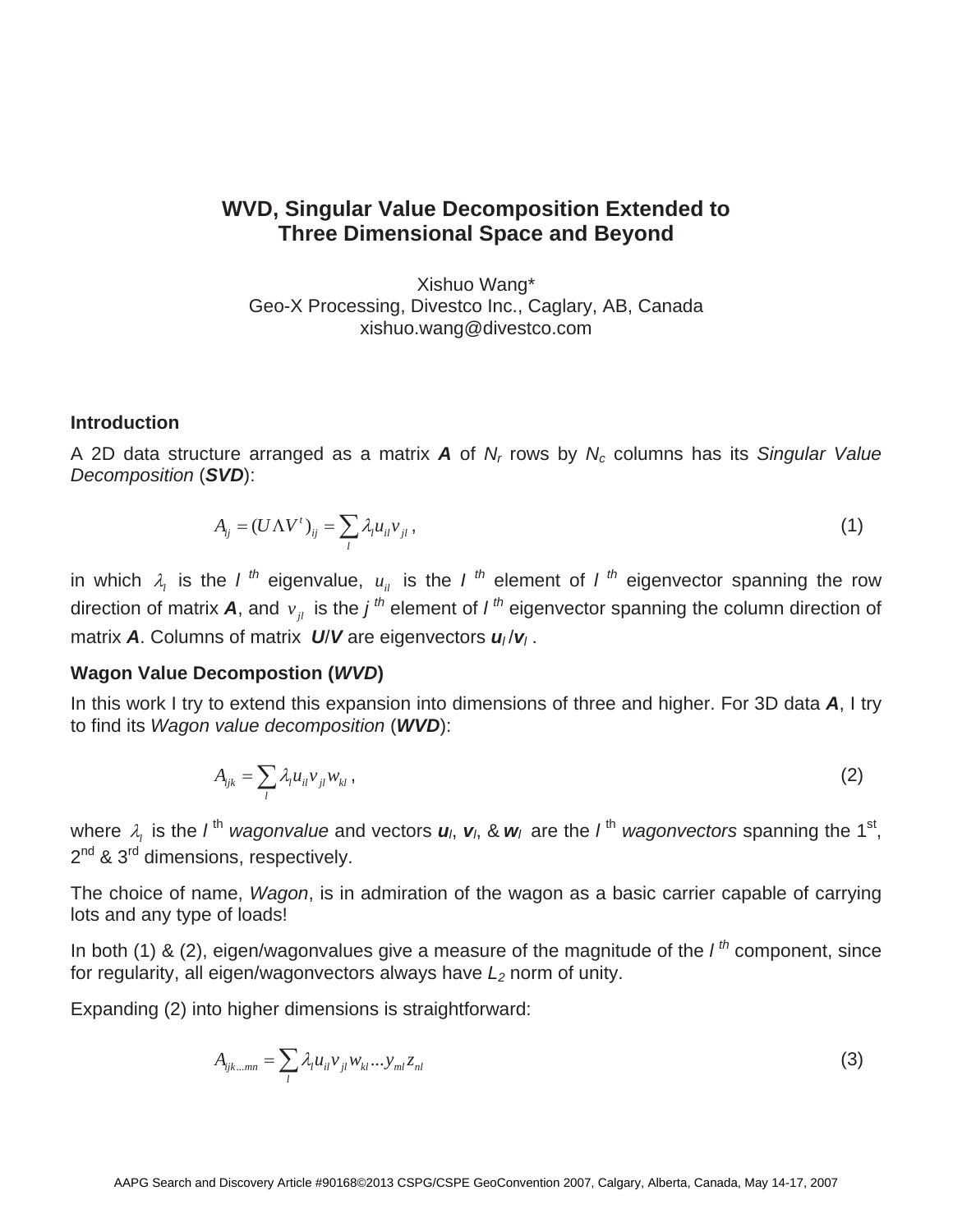Note that eqns. (1) through (3) have the same form: data in *N*-dimensional space is the sum of a finite number of eigen/wagoncomponents, each component being an outer-product of *N* 1D eigen/wagonvectors spanning each and every one of the *N* dimensions, and scaled by respective eigen/wagonvalues.

# **Solving Eigencomponents**

For the 2D case, many textbooks (e.g., Feng Kang et al, 1978) describe a simple way of finding the most dominant eigencomponent. It takes advantage of the fact that eigenvectors are mutually orthogonal. From an initial guess of the eigenvector of the rows, *u*, *Au* gives rise to a first approximation of column eigenvector **v**. A<sup>*t*</sup> v gives an improved estimate for *u*, etc. After a few<br>such trial operations, the solution for the first eigencomponent stablizes. Subtract the 1<sup>st</sup> such trial operations, the solution for the first eigencomponent stablizes. Subtract the  $1<sup>st</sup>$ eigencomponent from matrix  $\bm{A}$ , go through the above procedure again, and we get the  $2^{nd}$ eigencomponent. After a few such subtractions, there is negligible energy remaining in matrix *A*.

# **Solving Wagoncomponents**

Inspired by the above 2-D approach, I use a similar procedure to solve for wagoncomponents in N dimensions, with N greater than 2. Starting with an initial guess of the dominant (i.e., first) wagonvector in any one dimension, say the 1st dimension, I have uguess (unit L2 norm and refer to eqn.3), and then I form:

$$
A_{jk\ldots mn} = \sum_{i=1}^{n_i} A_{ijk\ldots mn} u_i^{guess}
$$

,

in which the summation upper limit n1 is the length of the data in dimension one. Notice that after

such an operation the dimension count of the "data" (i.e.  $A_{jk\ldots mn}$ ) drops by one. And in general, a Jdimensional subset of the original N dimensional data will undergo a dimension reduction of one (i.e.  $J \Rightarrow J$ -1) whenever I take the "multi-dimensional dot product" of the J-dimensional data with a 1D vector spanning any one of the J dimensions. By chaining together N-2 of these multidimensional dot products, each time employing an initial guess for the wagonvector associated with the dimension at hand, the dimension of the resulting data structure drops to two, namely Amn—a 2D matrix for which computation of the most dominant eigencomponent is readily accomplished via SVD (say, using the technique described in the last section). This chaining process is then done in reverse order (i.e., form the first dot product using the most recently estimated wagonvector, form the second dot product using the second most recently estimated wagonvector, etc.) to improve the wagonvector estimates. After a few such forward/reverse dot product chaining operations, solutions to wagonvectors (and wagonvalues) in all dimensions stabilize. Now we have the first wagoncomponent (i.e., the l=1 term in eqn.3). Subtract this component from A and repeat the above process to find the second wagoncomponent. This procedure is repeated until there is little energy left in A.

## **Nature of** *WVD*

- 1) It is easy to prove that a finite number of wagoncomponents can losslessly reproduce data *A*.
- 2) Wagonvectors do *NOT* form an orthogonal set (except *N*=2 case).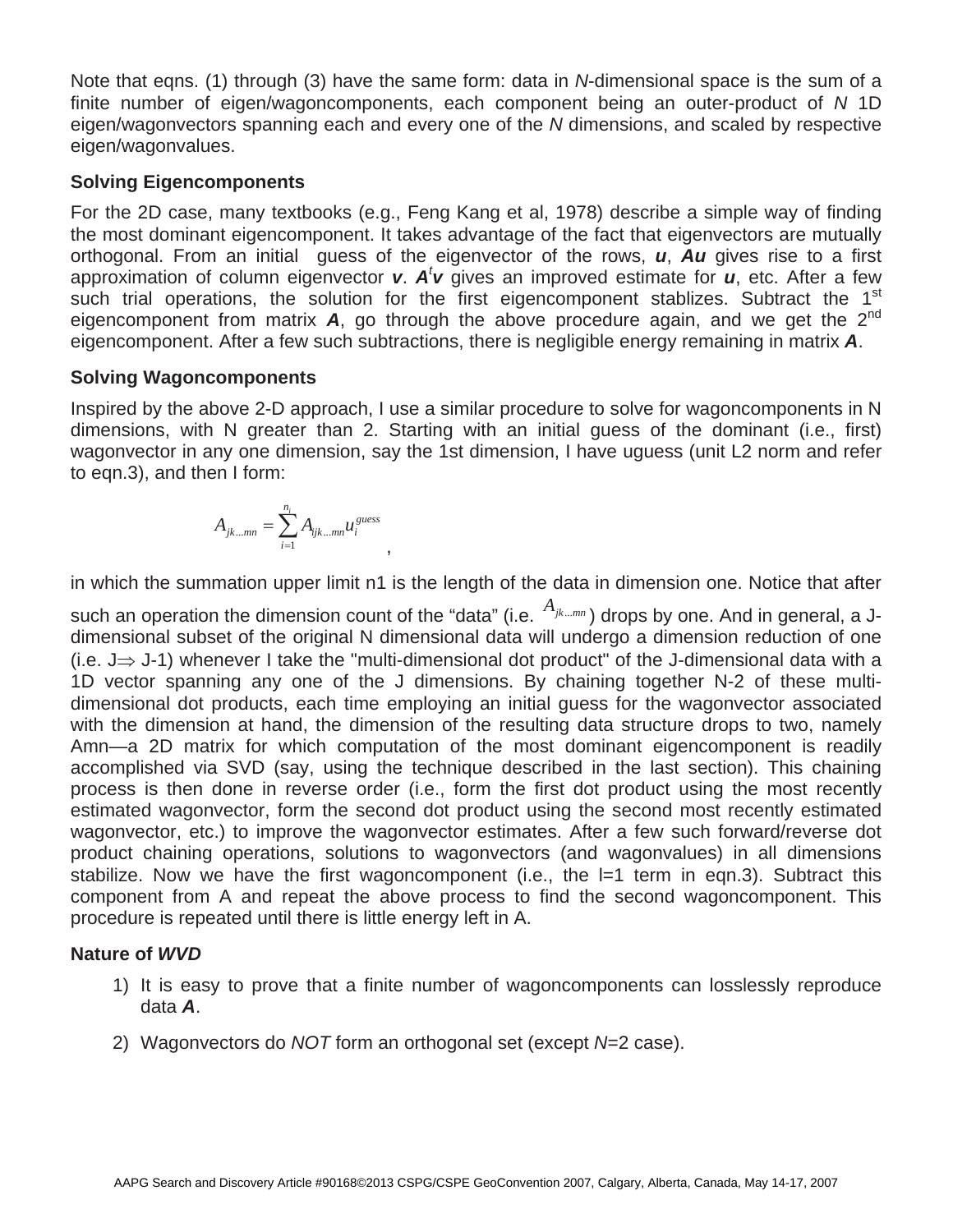- 3) Data *super-slices* (for example, a time slice in stacked 3D volume; and in general a subset in  $A_{ik...mn}$  obtained by fixing  $k=k_0$ :  $A_{ik...mn}$  can be rearranged without altering the *WVD* (so long as elements of the relevant wagonvector are rearranged the same way).
- 4) It works the same way in both real and complex number systems.

### **Possible Applications of** *WVD*

- 1) Data compresion (e.g., Sacchi et al, 1998): for example, a 3D data volume of size N3, has N3 degrees of freedom, whereas L wagoncomponents are fully defined by only  $L*(3N-2)$  degrees of freedom.
- 2) Noise reduction (e.g., Sacchi et al, 1998): reconstruct data by dropping insignificant wagoncomponents.
- 3) Edge detection (e.g., Gersztenkorn & Marfurt, 1996): similar to the SVD approach but our approach keeps the "stereo view" of the 3D data, as it avoids the compromise of rearranging 3D data into 2D.

#### **Dimensionality of Seismic Data**

For prestack data, I can think of up to eight dimensions: source *x*, source *y*, receiver *x*, receiver *y*, time, time-lapse, source type and receiver type. Four other "reluctant" dimensions are *x* & *y* of single source/sensor in source/receiver groups. For poststack data, the first four and the last "reluctant" four disappear and are replaced by CMP *x* & CMP *y*, but the time and time-lapse dimensions remain, giving a total of four dimensions (assuming we have just one source type & one receiver type).

In the source type dimension, the wagonvector length could be 4; for example, explosive plus 3 vibrator types: up/down, east/west, north/south.

In the receiver type dimension, the wagonvector length could also be 4; for example, pressure plus 3 components of particle velocity: vertical, radial & transverse.

Now, *that* is complete time-lapse 3D *land* seismic data and our every day "conventional" data is a *small* subset of it!

#### **Three is much "***larger***" than Two**

*SVD* is quite different from *WVD*, mostly in the orthogonality (or not) of eigen (wagon) vectors. In other fields of science and/or mathematics, we are familiar with lots of such "harsh boundaries" from 2 to 3 (and beyond). One famous one is in geometry: using a compass and a straight edge a finite number of times to divide an arbitrary angle into 2/3 equal parts is easy/impossible. With this observation in mind I am not too embarrased at not being able to give a rigorous proof of the way I solve wagoncomponents.